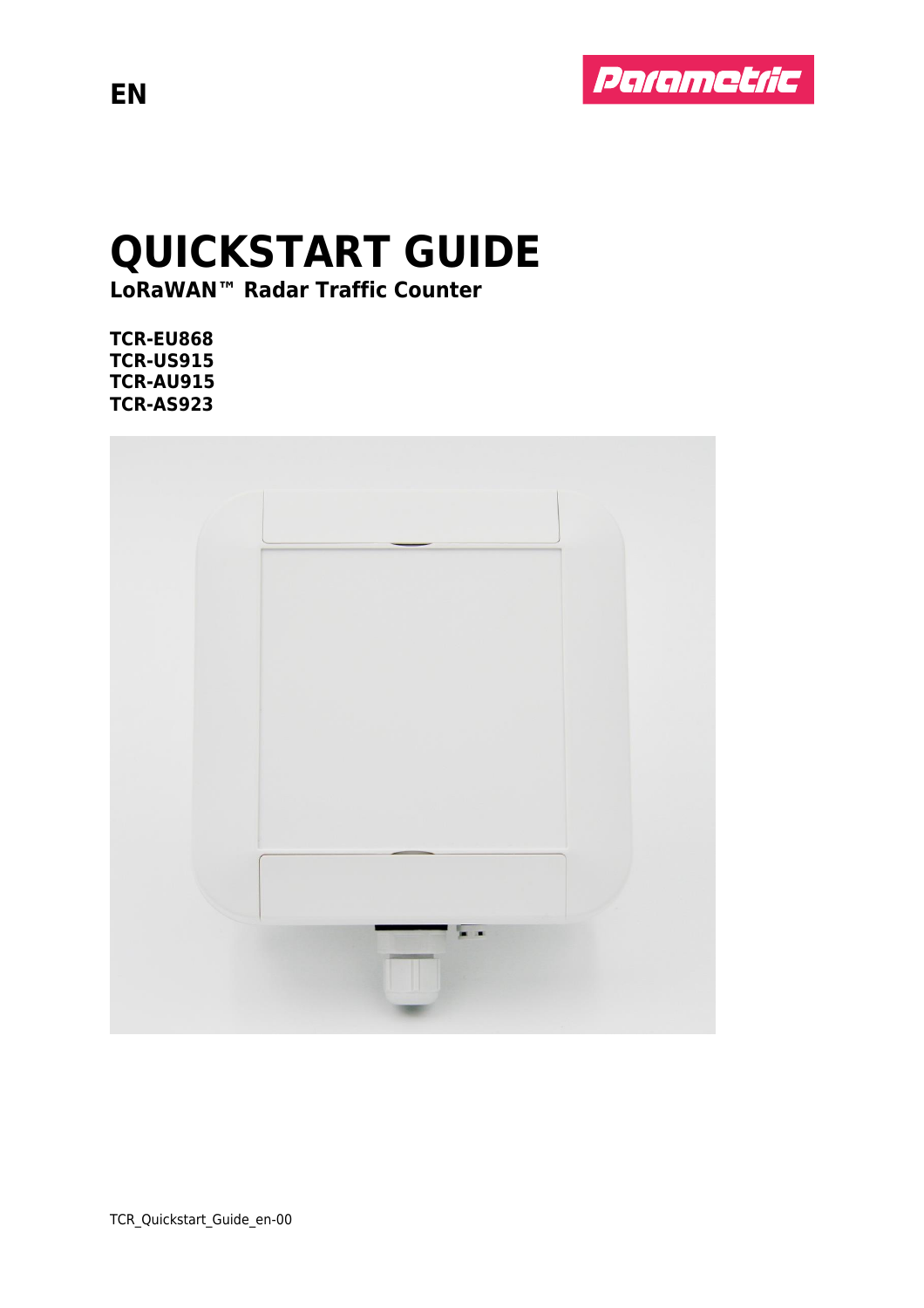## **Setup**

You can open the device to access the USB configuration port to change device settings.





- Remove the four screws from the casing to gain access to the device.
- Carefully open the enclosure while making sure not to yank the cables connecting the two electronic parts in the top and the bottom of the casing.
- Connect the sensor to your Computer with a USB Cable using the Config Port.
- Download Parametric Device Explorer from [https://www.parametric.ch/downlo](https://www.parametric.ch/downloads/) [ads/](https://www.parametric.ch/downloads/)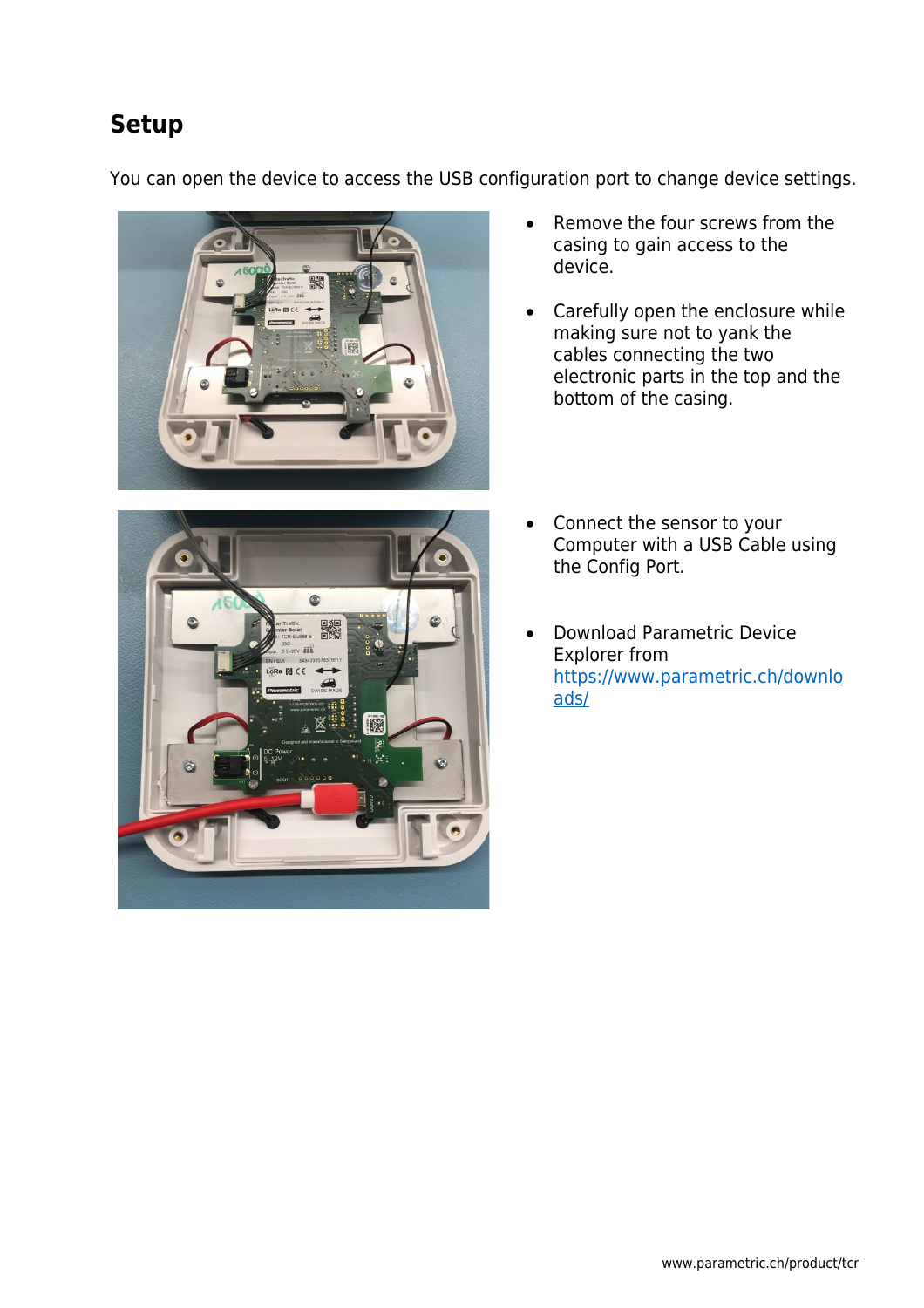## **Electrical Installation**

TCR devices can be powered by a 5-24V DC power supply or a battery (not included).



- Carfully check polarization
- Gentle press terminals and push in wire.
- Wires should be 22 18 AWG (0.2 – 0.75mm2).

• Guide the cable through

- the cable gland. • Before closing the casing, make sure that the two components are aligned as depicted.
	- The cable gland is pointing downwards and should be fastened to ensure water protection

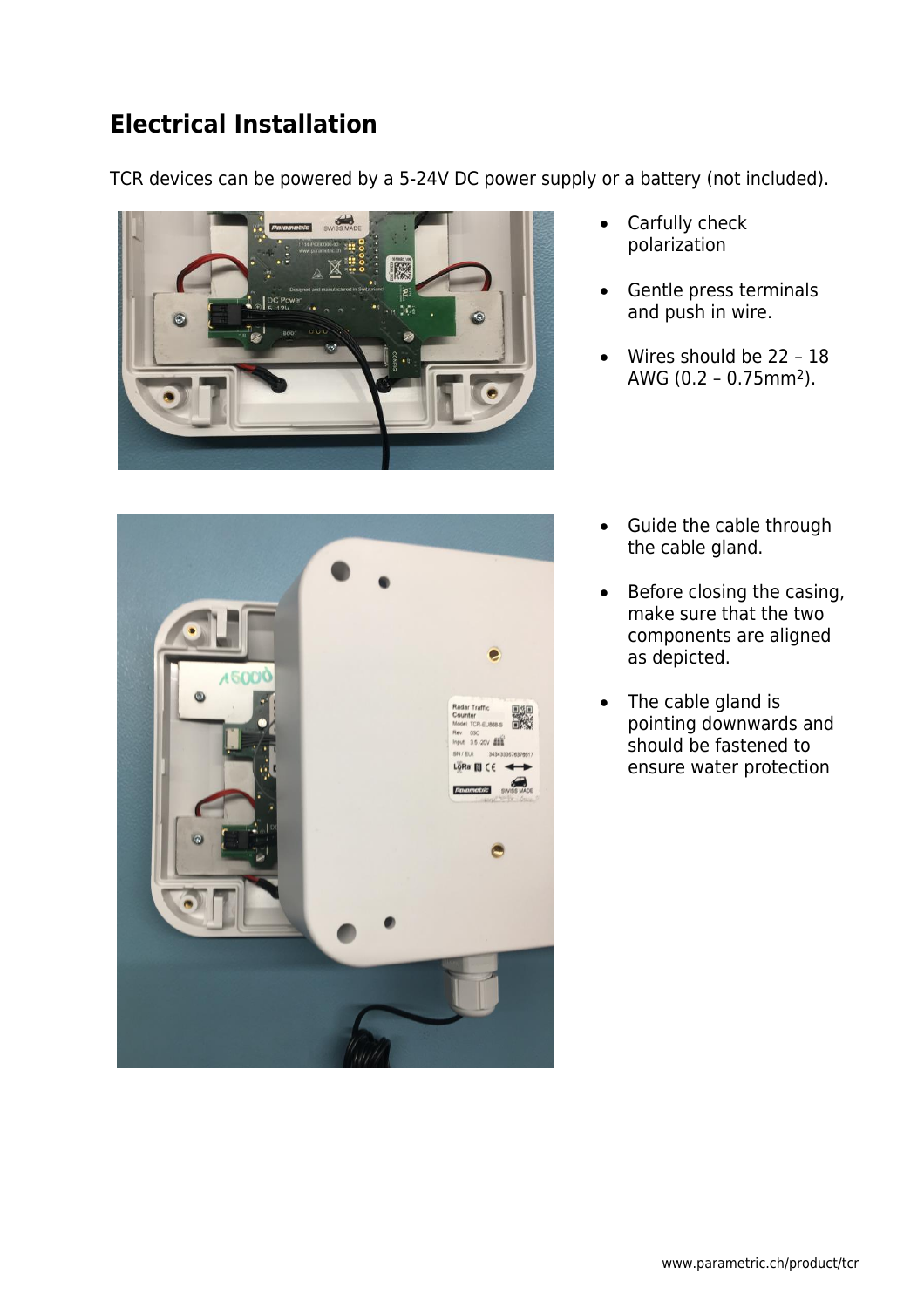



• WPMB Universal Mounting Bracket can be attached with 2 screws.

• Optional MT40 tiltable pole mount needs to be attached to the TCR-S.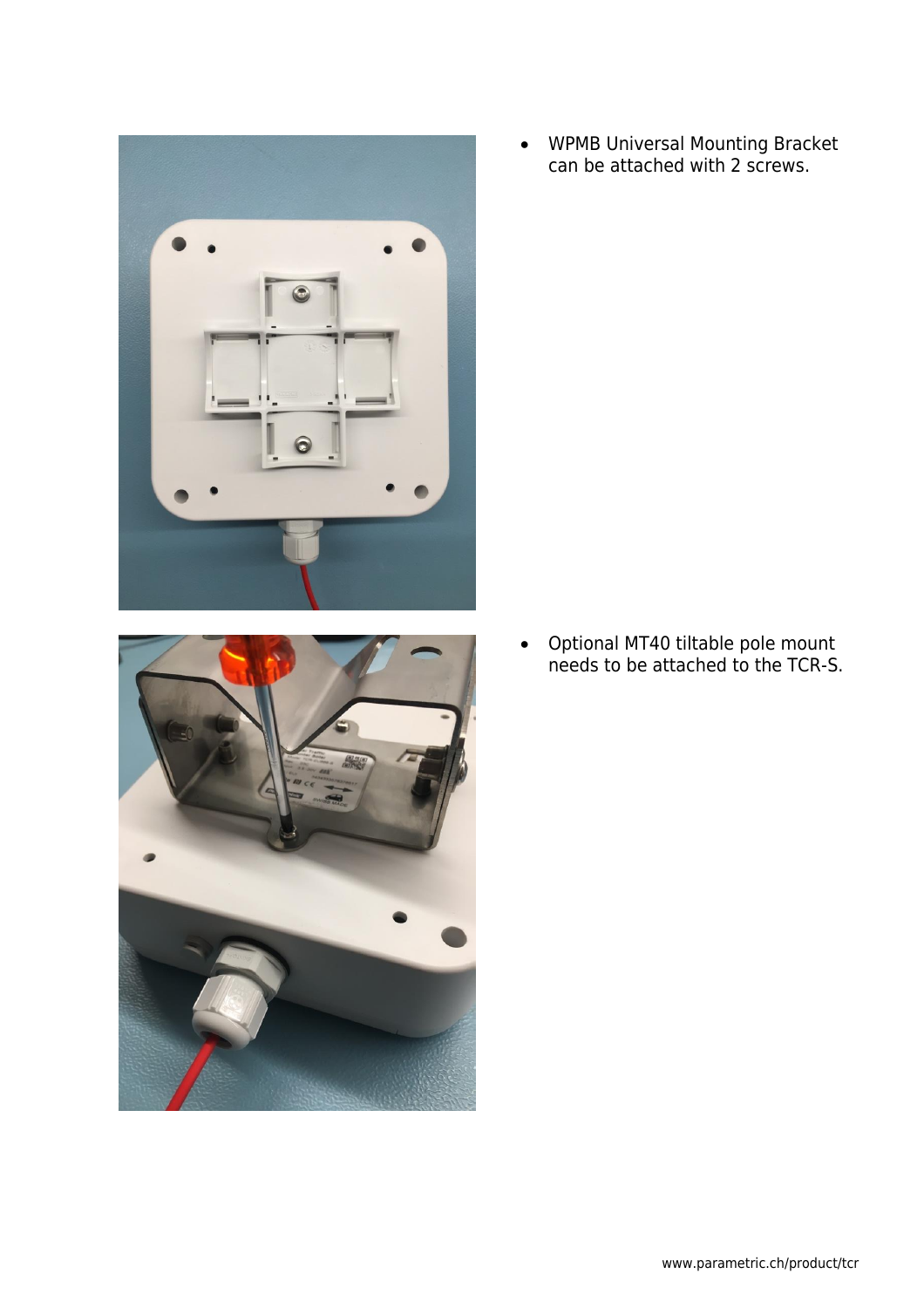#### **Optimal Placement**

TCR-S are 1D sensors measuring Traffic along a virtual line.

The device can be directed horizontal or with a tilt up to -40



#### **Installation scenarios**

| Counting bicycles | Place at saddle height      |
|-------------------|-----------------------------|
| Counting people:  | Place at hips height        |
| Counting cars:    | Place at door handle height |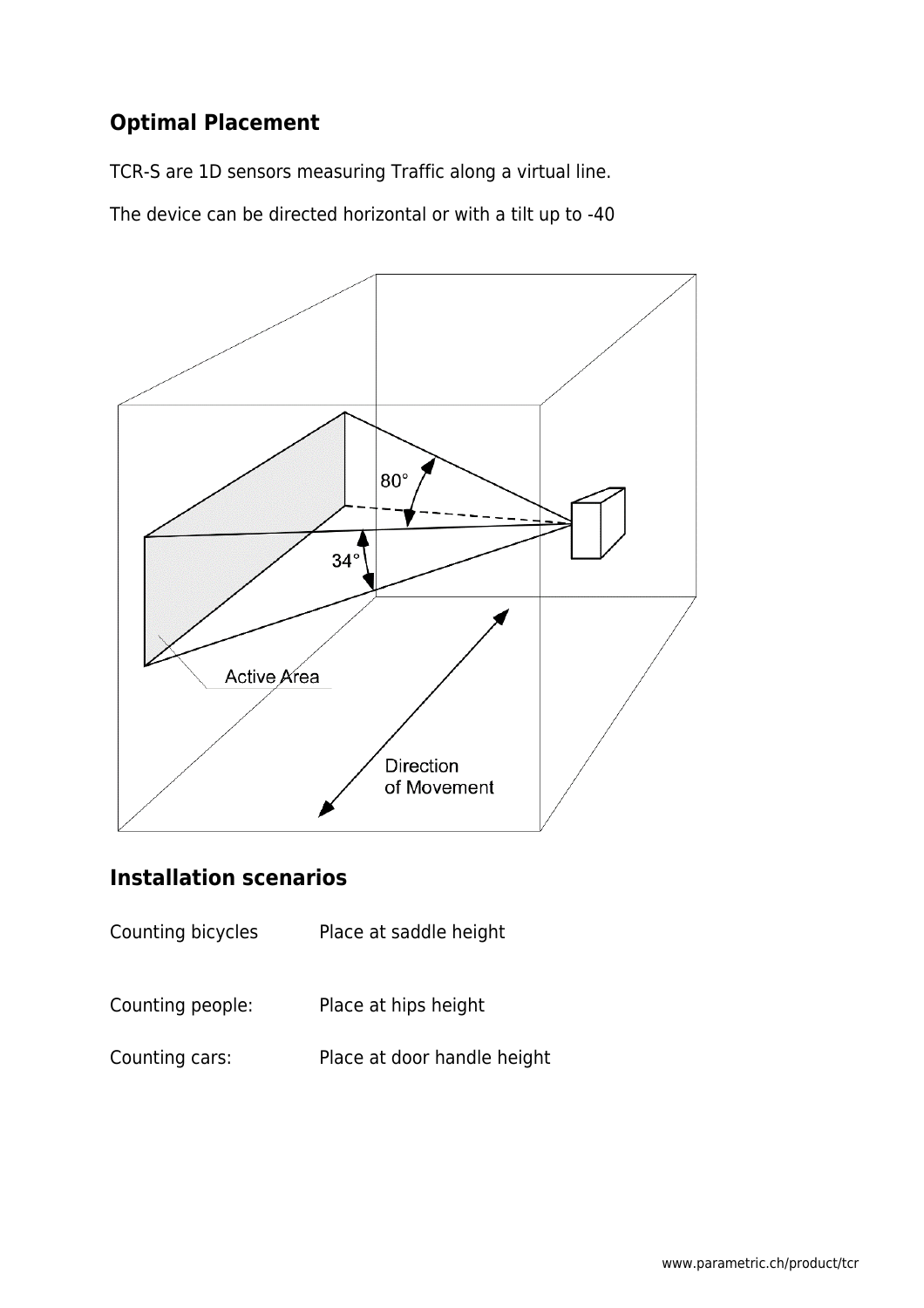### **Testing**

Counting functionality can be checked by 2 direction leds.



- **RTL LED blinks when traffic detected from right**
- **LTR LED blinks when traffic detected from left**

If both LEDs are blinking, the device is trying to connect to the LPWAN.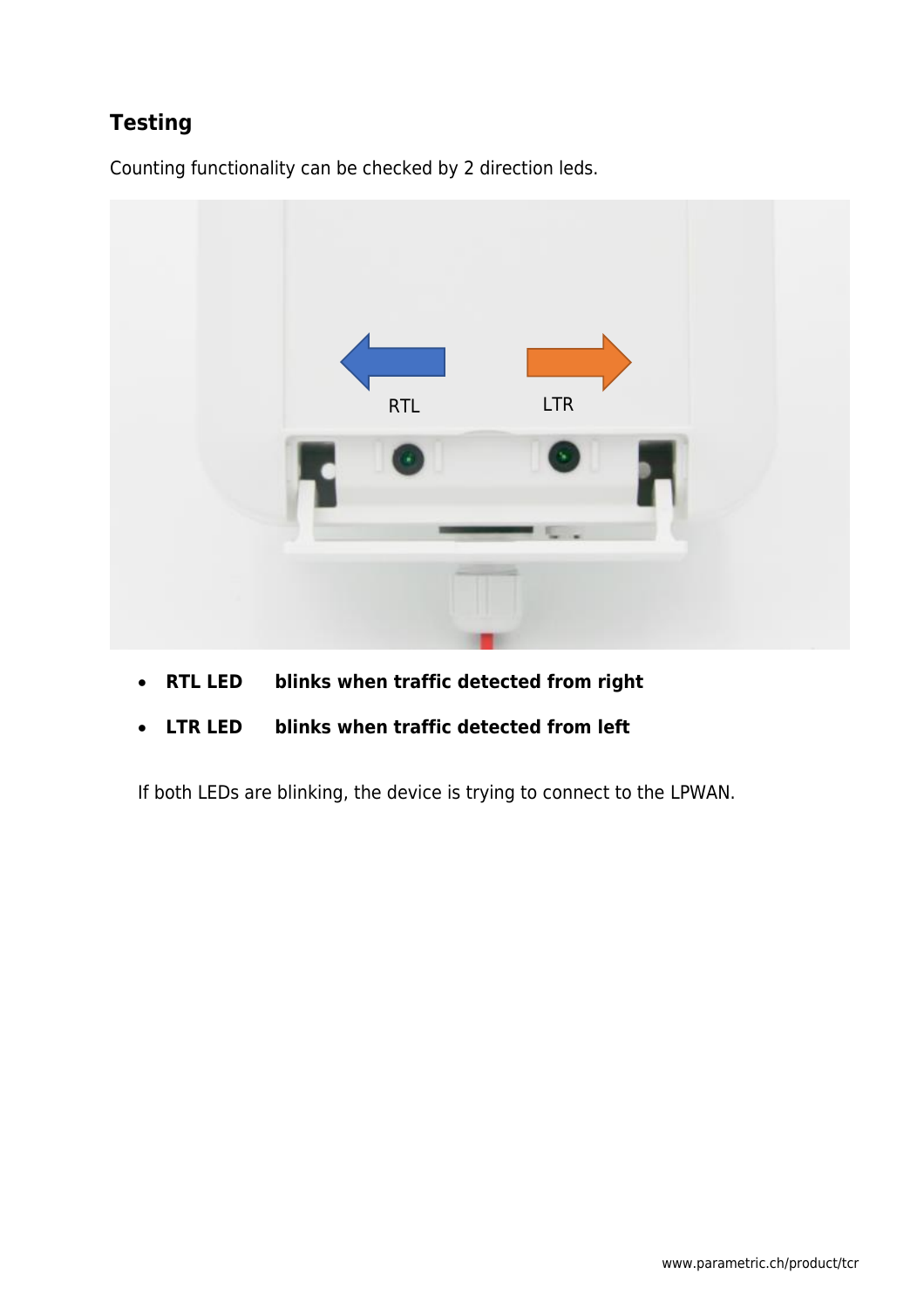www.parametric.ch/product/tcr